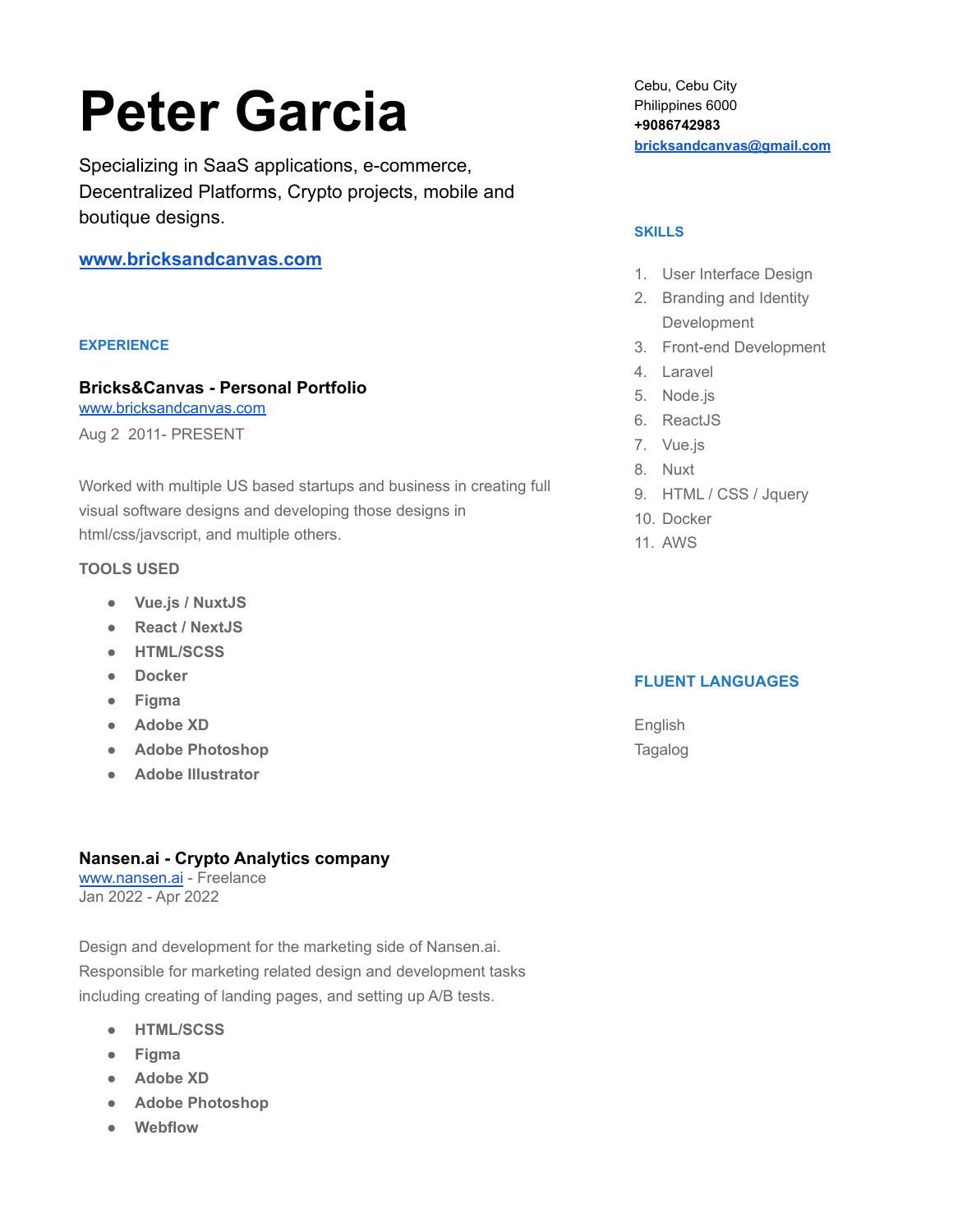### **AquariumHub** - Ecommerce, Aquarium enthusiasts

[Aquariumhub.com](http://aquariumhub.com) Apr 2021 - Sept 2021

- Designed and developed a fully working Ecommerce Marketplace for aquarium enthusiasts
- Before I came in, AquariumHub was not in a state where the CEO was confident that the website will be able to capture the users that he wanted due to the outdated design and lack of basic web development practices when it was first developed.
- I designed the new user experience that captured the demographic that we were targeting (aquarium enthusiasts) and improving the overall aesthetic of the site.
- Developed the Front-end code for both buyers and sellers, and made the checkout as seamless as possible.
- Designed and developed the mobile version of the site (the website was not usable on mobile devices before I came in).
- Since the workload has been increasing over the next couple of months, I was also responsible to looking for new developers to help with new features of the site.
- Created the outline for the strategy of the social media campaign as well as prepared the templates to be used for other graphical needs and print materials.

### **TOOLS USED**

- **● Woocommerce / Wordpress**
- **● HTML/CSS/Jquery**
- **● Adobe XD/Adobe Photoshop**

# **Immediation Inc.**SAAS, Video conferencing platform for lawyers and clients.

[www.immediation.com](http://www.immediation.com) Jan 2020 - Apr 2021

- Worked and led a part of the development team to design and develop a multi-platform video conferencing and mediation tool for lawyers and claimants.
- I was responsible with handling the front-end team with 2 developers under me, and one QA.
- I talked with the CEO and other project owners about the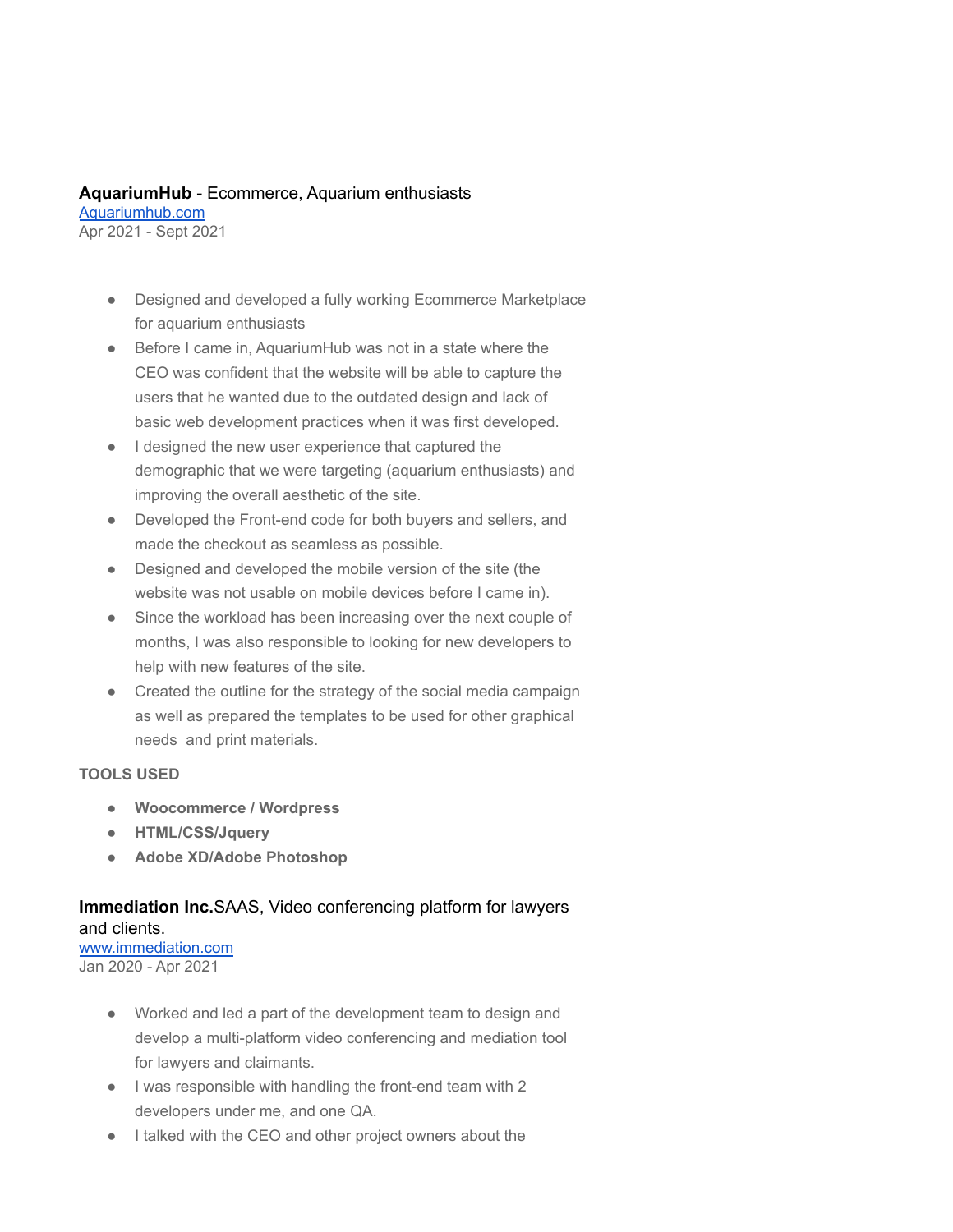implementation of new features.

- Planning project scopes and goals as well as timelines on when new features will be pushed to production.
- Suggested, and implemented A/B testing for new features and design to track which works better and what doesn't.

### **TOOLS USED**

- **● AngularJS**
- **● Docker**
- **● Node.js**
- **● HTML/CSS/Javascript**
- **● Adobe XD / Adobe Photoshop**
- **● Optimizely**

### **Bitcoin.org** — Mobile App Design / Web Design Jun 2021 - Aug 2021 [www.bitcoin.org](http://www.bitcoin.org)

Developed the user experience for bitcoin.orgs mobile wallet for iOS and Android as well as the landing page for the landing page of the mobile app

- 1. Designed the user experience for the mobile app, and worked with the CEO hand in hand to develop the user flow, and outline the shortcomings of the current design.
- 2. Designed developed the landing page for the launch of the mobile app.

# **TOOLS USED**

- **● Adobe XD / Adobe XD Photoshop / Adobe Dimension**
- **● HTML/CSS/Jquery**

# **Katcher Mobile Dating App,** Founder and UI/UX Designer

**March 2019 - December 2020**

### <https://bricksandcanvas.com/work/katcher>

https://play.google.com/store/apps/details?id=com.katcher.app

Founded a mobile dating that aims to fix the disconnect of online dating by connecting people through their immediatelocation.

- Designed and developed the user experience and branding direction of the mobile application.
- Lead the direction of where the mobile app was going, and how to target potential users.
- *● We we're about to launch the app when Covid-19 lockdown*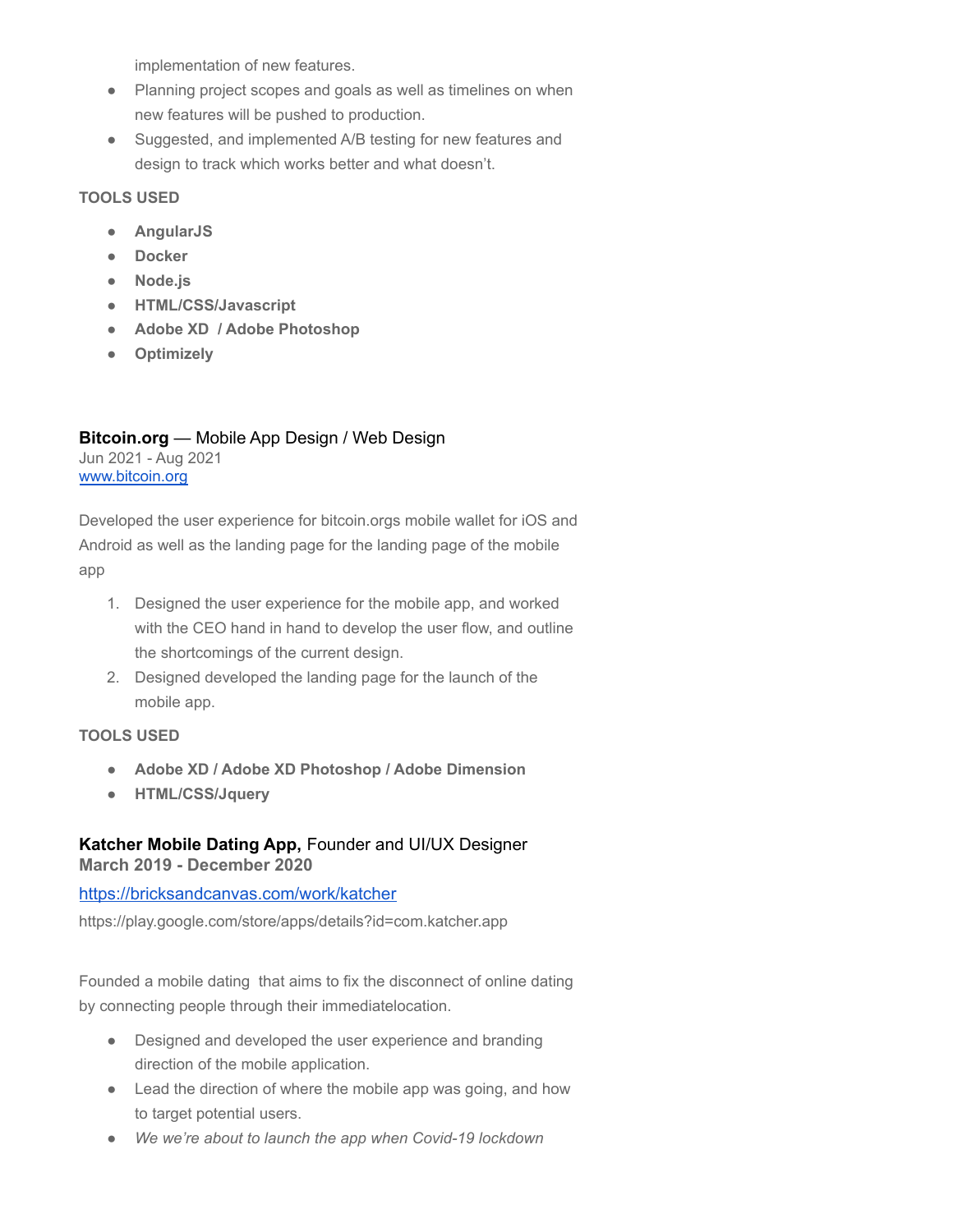*started so we had to postpone the launch.*

### **TOOLS USED**

- **1. Adobe XD / Adobe Photoshop / Adobe Illustrator**
- **2. React Native**

### **PERSONAL PROJECTS**

### **PLATS.STUDIO** — *Founder & UI/UX Designer and Developer* <https://plats.studio/>

Plats.studio is a headless commerce web design agency that caters to online businesses that wants to leverage Shopify as their online business platform. Plats.studio offers custom design and development solutions leveraging ReactJS / Hydrogen for a more boutique solution to different kinds of business needs.

### **TOOLS**

- **● NEXTJS**
- **● Hydrogen Framework**
- **● HTML/CSS**
- **● Adobe XD**
- **● Adobe Photoshop**
- **● Adobe Illustrator**
- **● Docker**

### **Whurkd** — *Founder and Developer*

### <https://whurkd.com/>

Created a cryptocurrency jobsite platform that aims to make it easier for jobseekers to look for jobs that pays in bitcoin as well as make it easier for companies to manage, and market their job posts.

- 1. Designed the user experience of the whole application.
- 2. Developed features like:
	- a. Multiple user roles (jobseekers, employers)
	- b. User profiles
	- c. Company profiles
	- d. Job search and filter
	- e. Company Calendar
	- f. Candidate tracking Kanban feature
	- g. Social media post creator (Similar to Canva)